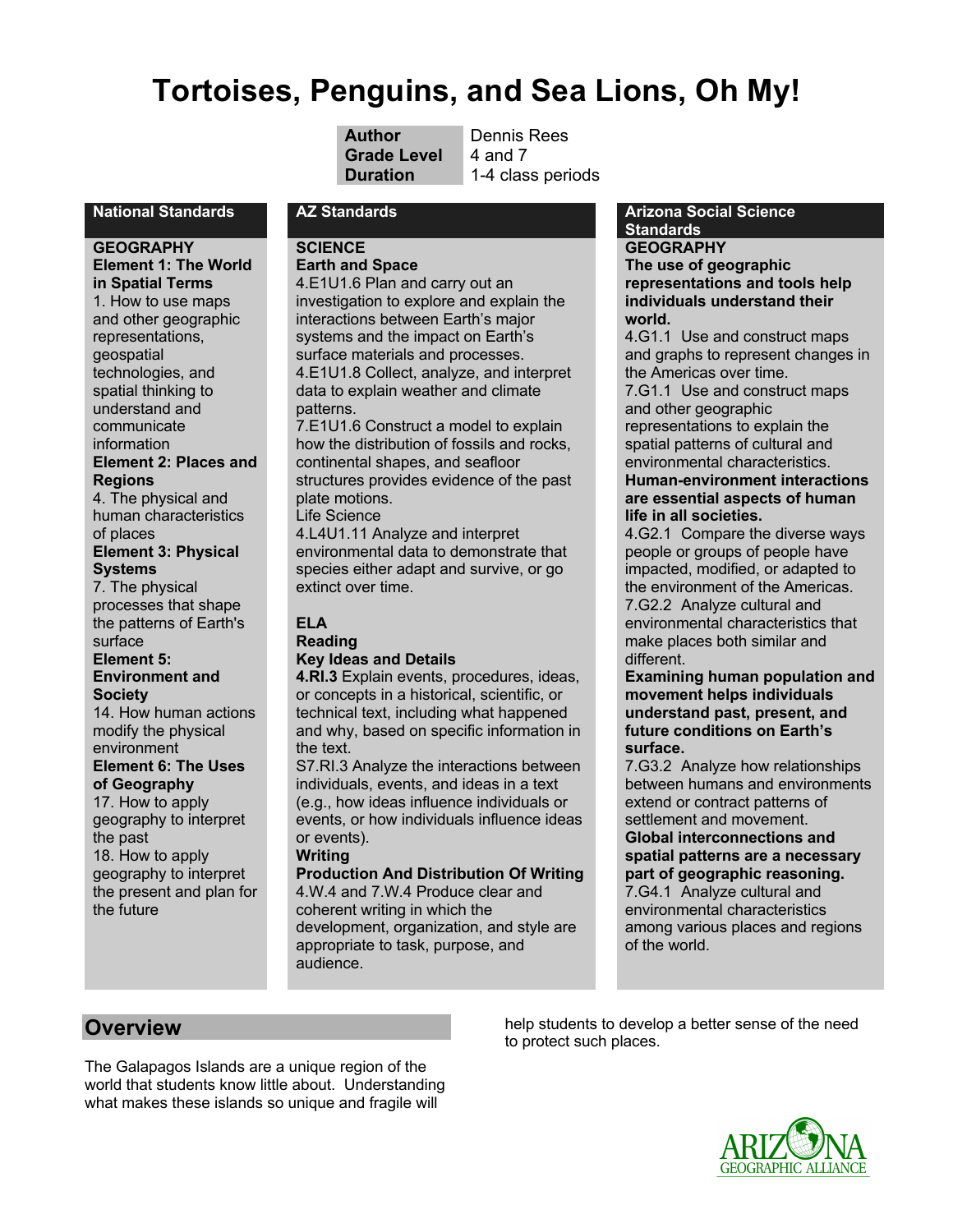## **Purpose**

In this lesson, students will learn about the geography, geology, climate, and animals of the Galapagos Islands. They will come to realize how unique this area is and why its preservation is important. They will also integrate map reading skills with their writing skills to write a brochure about the islands.

## **Materials**

- Computer and projection device
- Galapagos Islands map https://geoalliance.asu.edu/sites/default/files/ma ps/Galapagos\_Is.pdf
- Ecuador and the Galapagos Islands map https://geoalliance.asu.edu/sites/default/files/ma ps/GI\_Eq.pdf
- Galapagos Island movie
- Journey to the Galapagos PowerPoint
- Galapagos Islands Fact Sheet
- Western Hemisphere map https://geoalliance.asu.edu/sites/default/files/ma ps/WEST-HEM.pdf
- Earth's Plates map https://geoalliance.asu.edu/sites/default/files/ma ps/PlateTectonicsLabeled.pdf Galapagos Islands Ocean Currents (unlabeled) https://geoalliance.asu.edu/sites/default/files/ma ps/GIOC.pdf and (labeled) https://geoalliance.asu.edu/sites/default/files/ma ps/GIOC\_L.pdf maps
- Galapagos Islands Fact Quiz and Answer Key
- •
- •
- •
- Galapagos Animal Sort Power Point
- Galapagos Animal Sort and Answer Key
- Galapagos Islands Assessment and Key
- Galapagos Islands Brochure Writing Prompt
- Galapagos Brochure Scoring Guide
- Computer lab and Internet

## **Objectives**

The student will be able to:

1. Locate and label human and physical features on a map.

2. Describe the physical and human characteristics of a place

3. Explain the effects of human settlement on the natural environment.

4. Create an informational brochure using computer technology.

## **Procedures**

*Prerequisite Skill: Students should know how to use the Internet to research a topic. Note: The Galapagos Fact Sheet may need to be read by the teacher and explained for fourth graders. Also, this lesson can be 4 sessions or less. Teachers will need to decide if all sessions are applicable to their curriculum goals.* 

## **SESSION ONE**

- 1. Explain to students they are going to learn about the Galapagos Islands and why we should care about this unique area of the world.
- 2. Create a KWL chart and have students contribute what they know to the K column. Then have them create questions for the W column as to what they want to know about the islands.
- 3. Tell the students that some of their questions might be answered by looking at maps of the islands. Project the Galapagos Islands map https://geoalliance.asu.edu/sites/default/files/m aps/Galapagos\_Is.pdf and the Ecuador and the Galapagos Islands map https://geoalliance.asu.edu/sites/default/files/m aps/GI\_Eq.pdf so students understand where the islands are located.
- 4. Ask a few students what they have just learned. Look back at the KWL chart and add information to the L column.
- 5. Show either the Galapagos Islands movie (4 minutes) or the Journey to the Galapagos PowerPoint (125 slides) to give students an overview of the landscape, plants and animals.
- 6. Conclude class with adding more information to the L column.

## **SESSION TWO**

- 7. Distribute the Ecuador and the Galapagos Islands map. https://geoalliance.asu.edu/sites/default/files/m aps/GI\_Eq.pdf/
- 8. Distribute and project the Galapagos Islands Fact Sheet. Instruct students to highlight or underline important information as they read along. Model this on the projected version of the fact sheet.
- 9. As the Fact Sheet is being read, project the appropriate maps so students understand the location of the Galapagos and the ocean currents that affect the islands. The maps to project are:
	- a. Western Hemisphere
	- b. Ecuador and the Galapagos Islands